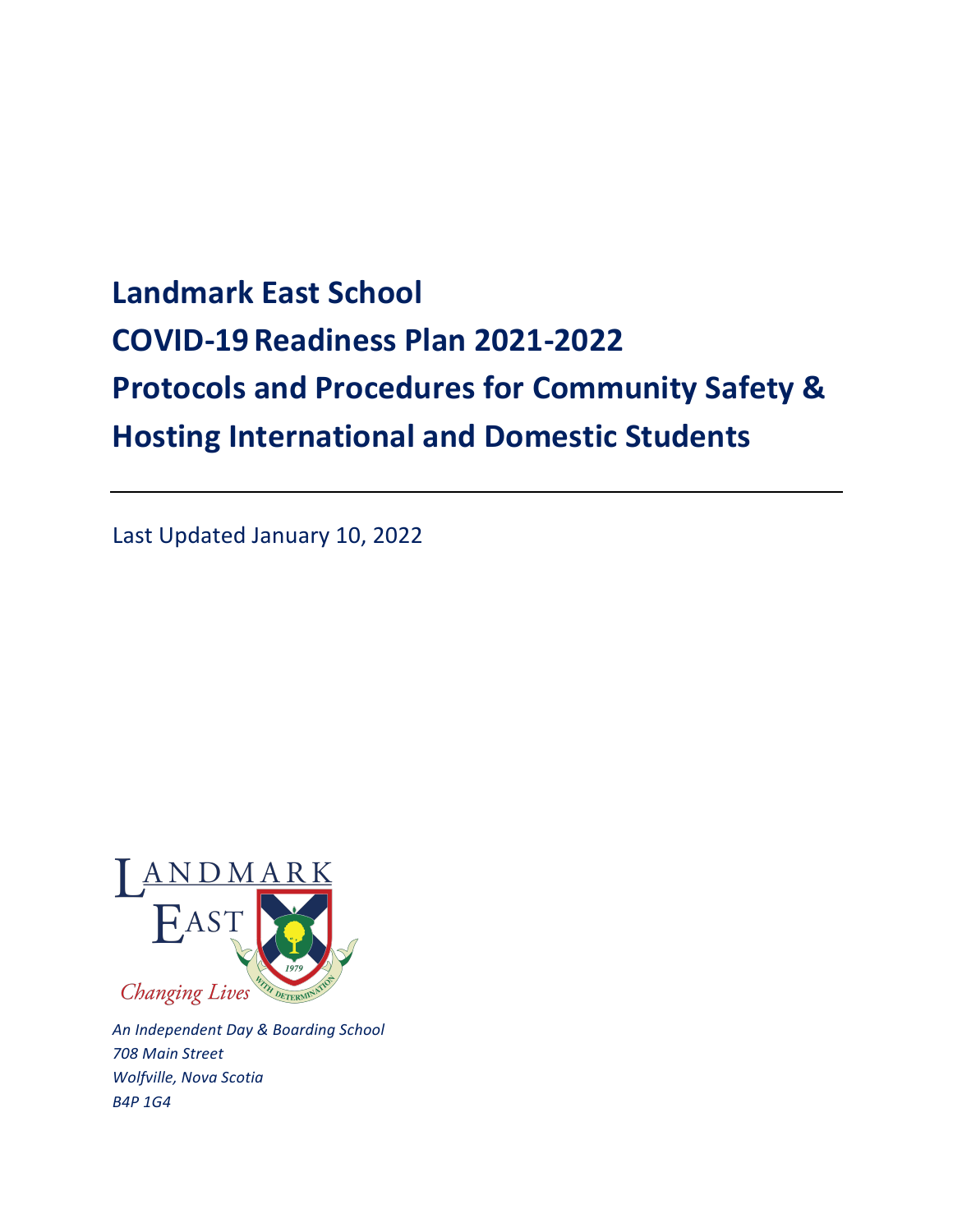## **Table of Contents**

#### **Public Health Measures**

#### **Personal Protective Equipment**

#### **Boarding Students and Residence Life**

#### **Preventative Measures**

### Protocol for a COVID-19 Infection: Landmark East School Campus

| Contingency Plan: A Day Student, Nova Scotia Boarding Student, or Staff Becomes III12 |  |
|---------------------------------------------------------------------------------------|--|
| Contingency Plan: A Non-Nova Scotia Boarding Student tests positive for COVID-19  12  |  |

#### **Readiness Plan**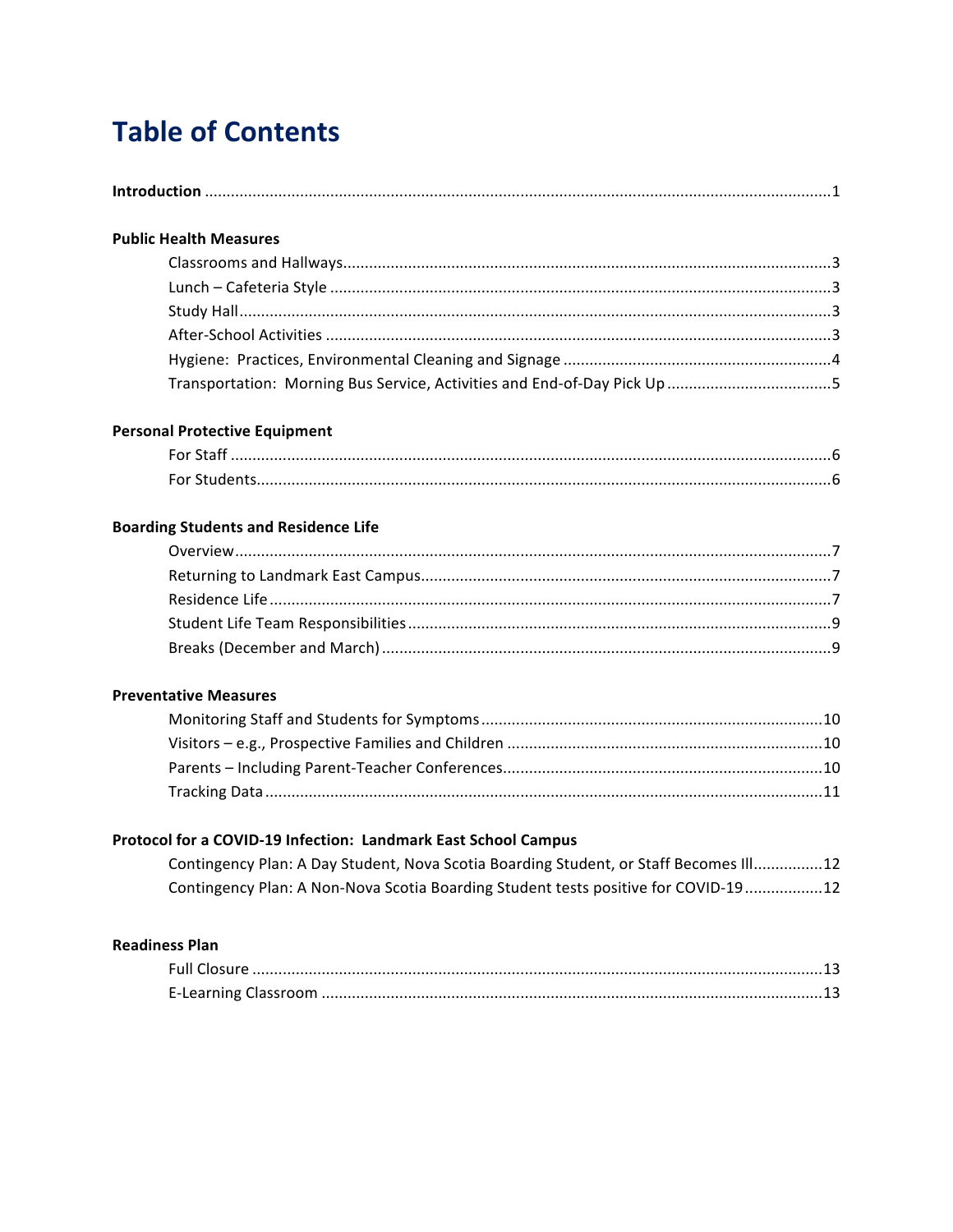## **Introduction**

Landmark East School is a non-profit charitable organization. The school is located on a 5-acre plot of land in Wolfville, Nova Scotia, and the campus consists of three buildings – one main building and two residences. The main building contains twenty (20) classrooms (including a library), five (5) offices, a meeting room, a dining hall, a kitchen, and five (5) washrooms. One residence contains two (2) classrooms, one common area and ten (10) individual residence rooms. The other residence contains three (3) physical education spaces (weight room, cardio equipment room, and movement studio) and fifteen (15) individual residence rooms.

The total student enrollment capacity of Landmark East School is 75; our current enrollment for 2021-22 is 61. There are 42 staff members (which includes 17 teachers, four (4) Student Life members, two (2) overnight security guards and four (4) administrators). Our average teacher/student ratio is 1:3.4 with a maximum class size of ten (10) students.

There are currently ten (10) female boarding students and five (5) male boarding students enrolled for the  $2021-22$  school year. Within these numbers there are nine  $(9)$  students from Nova Scotia, one  $(1)$ from Newfoundland, one (1) from Ontario, one (1) from Quebec, and two (3) international boarding students two (2) from Japan and one (1) from. Each boarding student has their own room on campus – which includes a private bathroom.

Landmark East School has two 10-passenger vans. These vans are used to transport Annapolis Valley Landmark East students from as far away as the towns of Windsor and Kingston. Approximately fifteen (15) students are bussed into the school each day. The vans are also used by staff for school-related trips, to bring the boarding students to appointments and for a range of activities. The vans will be used for essential travel as well as to support essential programming, such as physical activities, student appointments and boarding student trips.

This document outlines policies and procedures based on the current guidelines created by Public Health. Landmark East School, as a not-for-profit business, will continue to monitor announcements and publications from the Chief Medical Officer, Department of Public Health and the Department of Education for any new information pertaining to best practice  $-$  which will be revisited and revised accordingly in alignment with any new directives that arise as new information comes to light.

In August, the province was in Phase 4 of the reopening plan and therefore the policies and procedures reflected the restrictions in place at the time.

For the safety of our children and the community as a whole, Landmark East School strongly encourages and supports complete vaccination while understanding that not everyone can or will be vaccinated by September 7, 2021. At this time, 98% of the Middle and High School students are fully vaccinated as well as 100% of the staff.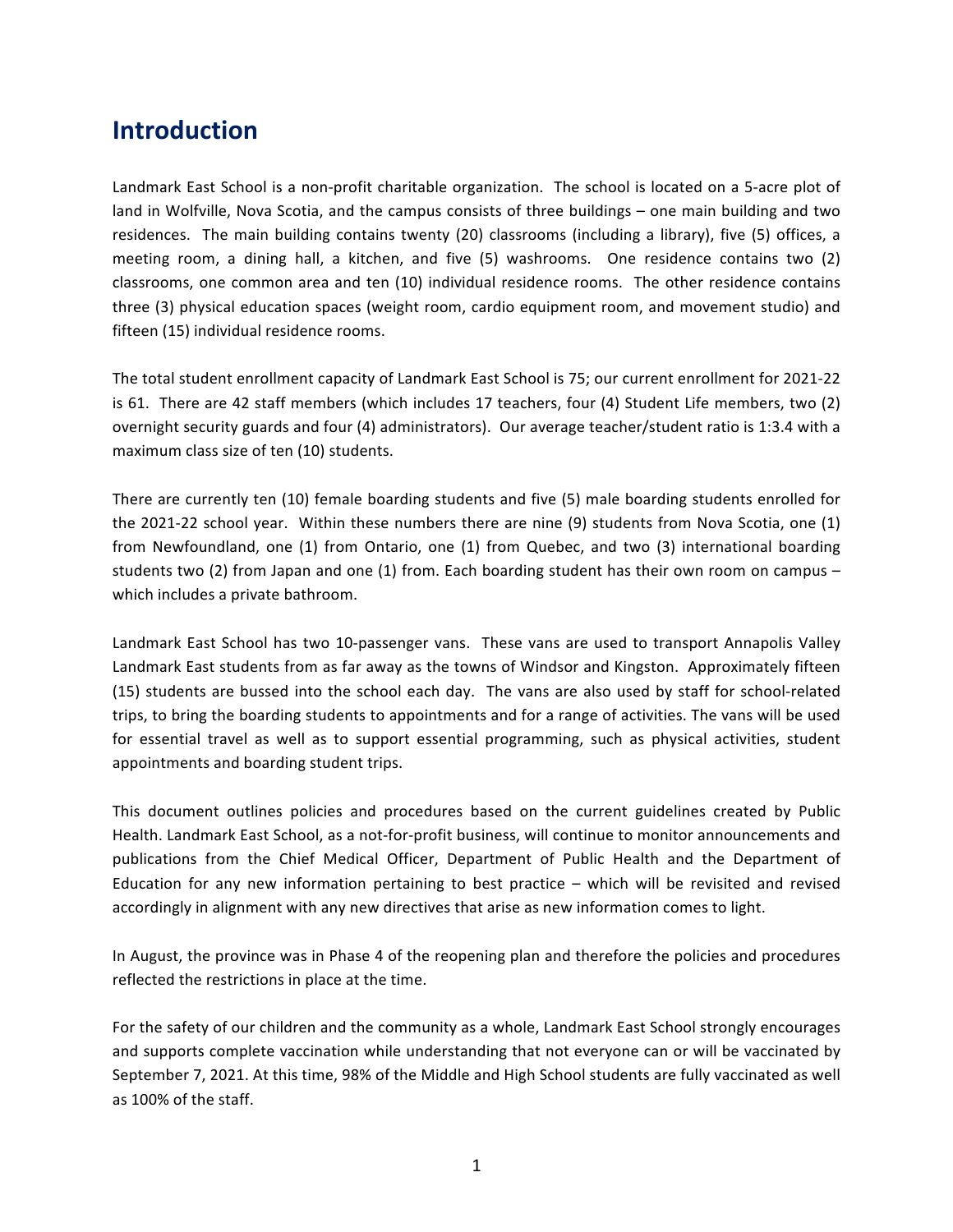#### Terms:

- The term, staff, will refer to all employees of Landmark East School
- The term, children/student, will refer to students enrolled at Landmark East School
- The term, visitor, will be used for board members, prospective parents, prospective students, substitute teachers, public health officers, etc.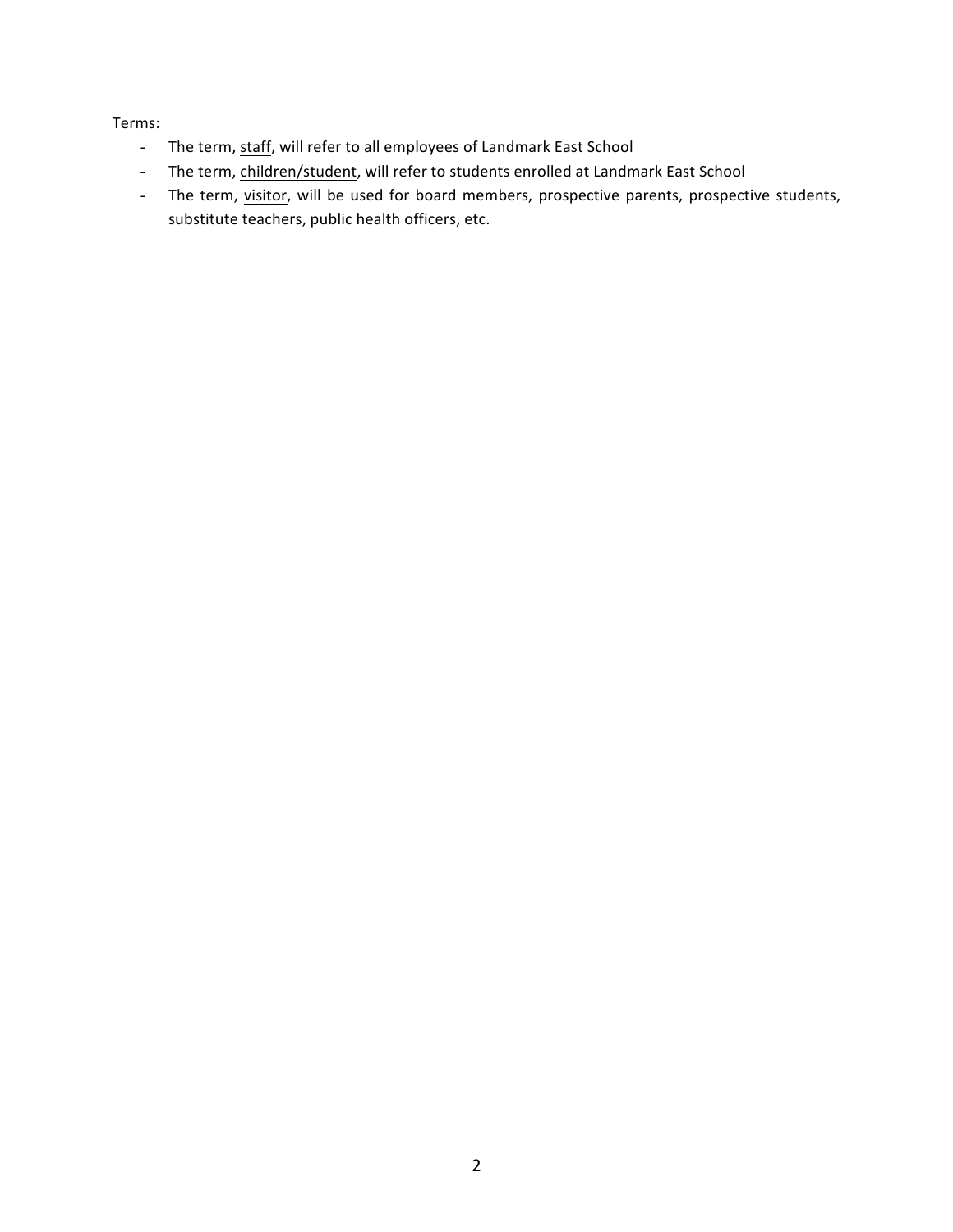## **Public Health Measures**

## **Classrooms and Hallways**

The classrooms are organized so that students and teachers can maintain the recommended 2-metre physical distancing. As per the current recommendations from Public Health, 3-layered masks will be worn inside the building unless eating or drinking, undergoing physical activity, or when students are outdoors where the 2-meter distancing can be maintained.

Proper hygiene for sneezing, coughing, etc., use of the hand sanitizing stations, and high-touch surface sanitizing will continue to be implemented.

## **Lunch – Cafeteria Style**

#### **Lunch all Students and Staff**

- Lunch will be served in two separate seatings, each with a 45-minute block
- Students are required to wear their mask while waiting in the serving line up and until they are seated at their designated table
- There will be a maximum of 30 students and 6 teachers at each seating (using both the dining hall and library to ensure appropriate distancing)

#### **Snacks (Morning and Afternoon)**

• Morning snack and afternoon snacks will be served to students while they are in a classroom

#### **Food Storage**

• All food and materials will be stored in the kitchen, including bread and bagels, butter packs, condiments, cutlery

## **Study Hall**

- Students will have assigned seating in order to adhere to physical distancing protocols
- Middle and High School day students will have study hall from 3:50-4:50 PM
- Boarding students will attend study hall from 6:30-7:30 PM

## **After-School Activities**

- Landmark East School's after school activities are an important part of our school's offerings to both our day and boarding students
- Day students are permitted to participate in after-school activities
- Day students who participate in after-school activities and who wish to stay for evening study hall will be accommodated on a first come, first served basis. Total number of boarding and day students cannot exceed 30
- After-school activities run from 3:50 to 4:50 pm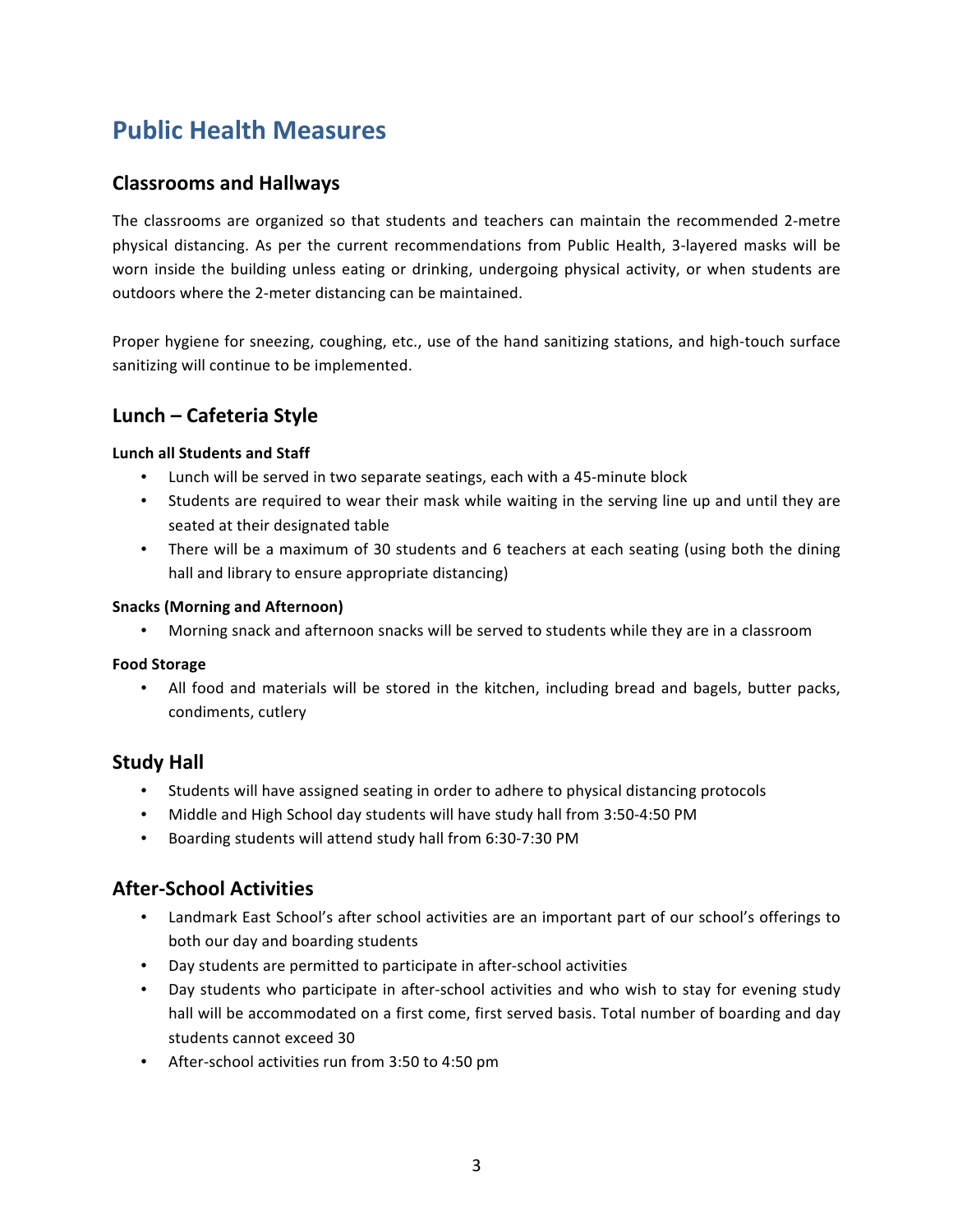## **Hygiene: Practices, Environmental Cleaning and Signage**

#### **Hand Washing**

Staff and students will use the hand sanitizer upon entrance into any campus building and/or will wash their hands for at least 20 seconds with soap and water upon arrival.

#### **Bathrooms**

- Will be sanitized several times throughout the day.
- Only one student at a time will be permitted access to the washrooms within the main building
- There are four (4) washrooms that are specifically designed as 1-person only (2 on the second floor of the main building; 1 on the third floor, and 1 between the science labs)
- There are two (2) washrooms (boys and girls) on the first floor, each with a capacity for two (2) people; however, only one person will be permitted access at a time
- Boarding students have their own private washroom

#### **Cleaning Protocols**

- At the end of each class (when a class is leaving the room and a new group of students is entering a room), the teachers and students will disinfect the high-touch surfaces (including, but not limited to, doorknobs, light switches, desk surfaces) with cleaning supplies that adhere to those outlined by Public Health
- Cleaning supplies (spray bottle with correct content for killing germs as outlined and approved by Public Health, as well as paper towels) will be supplied daily
- Twice a day a more thorough cleaning will occur, in or around snack times (morning and afternoon)

#### **Water Fountains**

- Fountains will be used only for filling water bottles. Students are instructed not to drink directly from the spouts
- There are three (3) fountains in the main building, two (2) of which have a refilling station

#### **Hand Sanitizer**

• Dispensers are distributed throughout the entire campus including the hallways, dining hall, entrance doorways, dorms, outside classrooms, and hallways

#### **Best Practice Regarding Hand Sanitization**

- Students will wash their hands frequently throughout the day and in particular after sneezing, coughing, blowing one's nose, playing outside, eating, cleaning, etc.
- Students will wash their hands frequently and/or use hand sanitizer throughout the day and in particular before entering the school, entering a classroom, eating, and handling food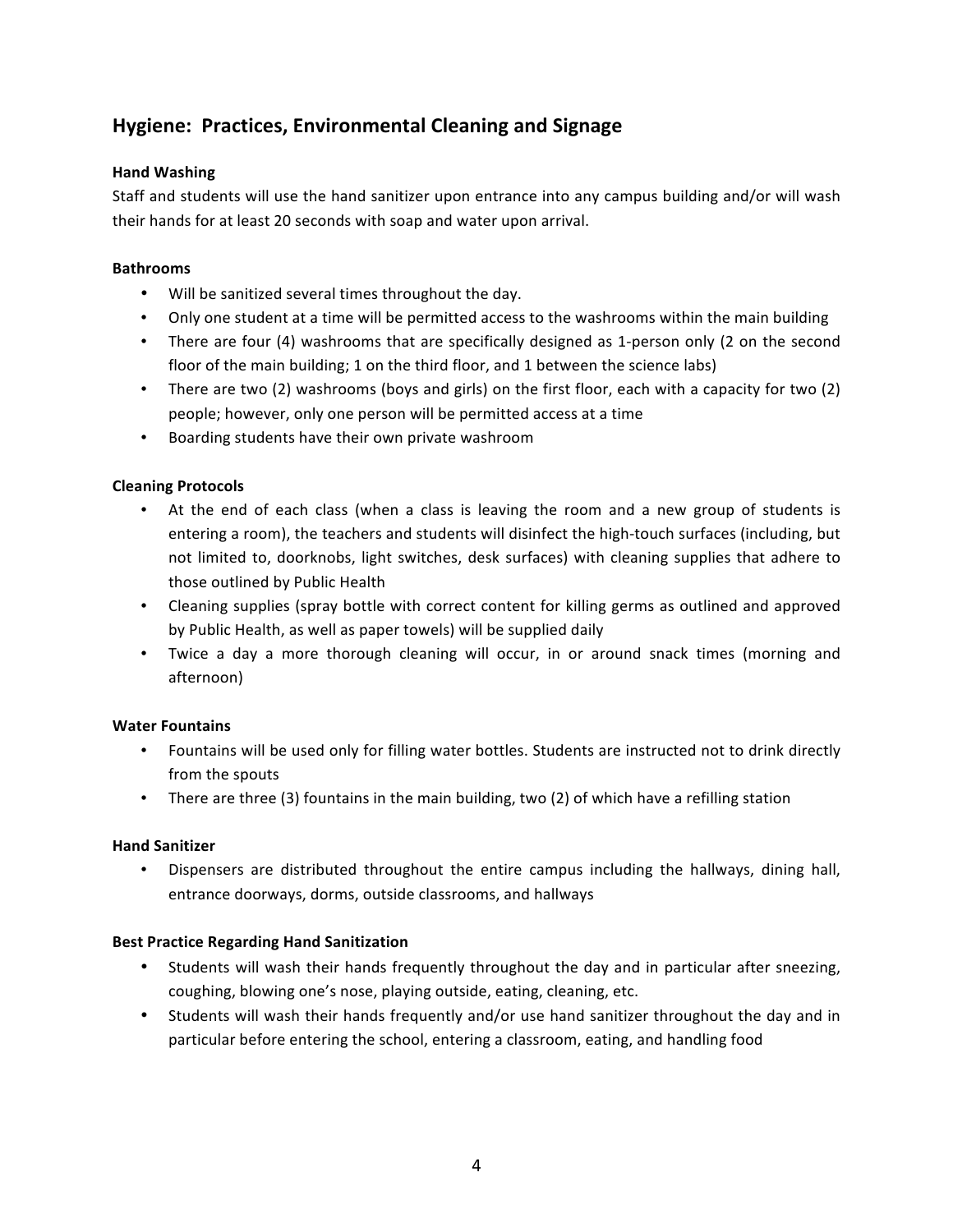#### **Signage**

- Posters are displayed throughout the campus outlining good hygiene practices including but not limited to hand washing, sneezing and coughing etiquette, etc.
- Hand washing posters are located in the washrooms and beside sinks throughout the school campus, including the staff room, main kitchen, and dining hall

#### **Electronics: Chromebooks**

- There are currently 52 Chromebooks in use by students; several of the board and community members have donated Chromebooks supporting the goal to establish a one-to-one exclusive one-user system; each student will be assigned a specific Chromebook to use while in school
- Electronics will be disinfected on a regular basis with 70% alcohol or wipes

## **Transportation: Morning, Activities, and End-of-Day Pickup**

#### **Morning Pick-Up by the Landmark East School Bus/Van System**

Our school has two 10-passenger vans. There is one designated driver for each van. Parents make alternative arrangements for pick up at the end of the day.

- Students are required to wear masks while traveling to school in the school van/bus
- Drivers are required to wear masks
- The vans will be disinfected after each use

#### **Morning Drop-Off**

Parents drop off their children at the back of the campus.

#### **Activities**

The 10-passenger vans will be used to take boarding students to their appointments and off-campus activities. The vans will be disinfected after each use.

#### **End-of-Day Pickup**

- Elementary students will be picked up at the end of the school day at 3:45 pm.
- Non-boarding Middle and High School Students will attend study hall and/or after school activities and will be picked up at 4:50 pm. Unless they have permission to stay for evening study hall.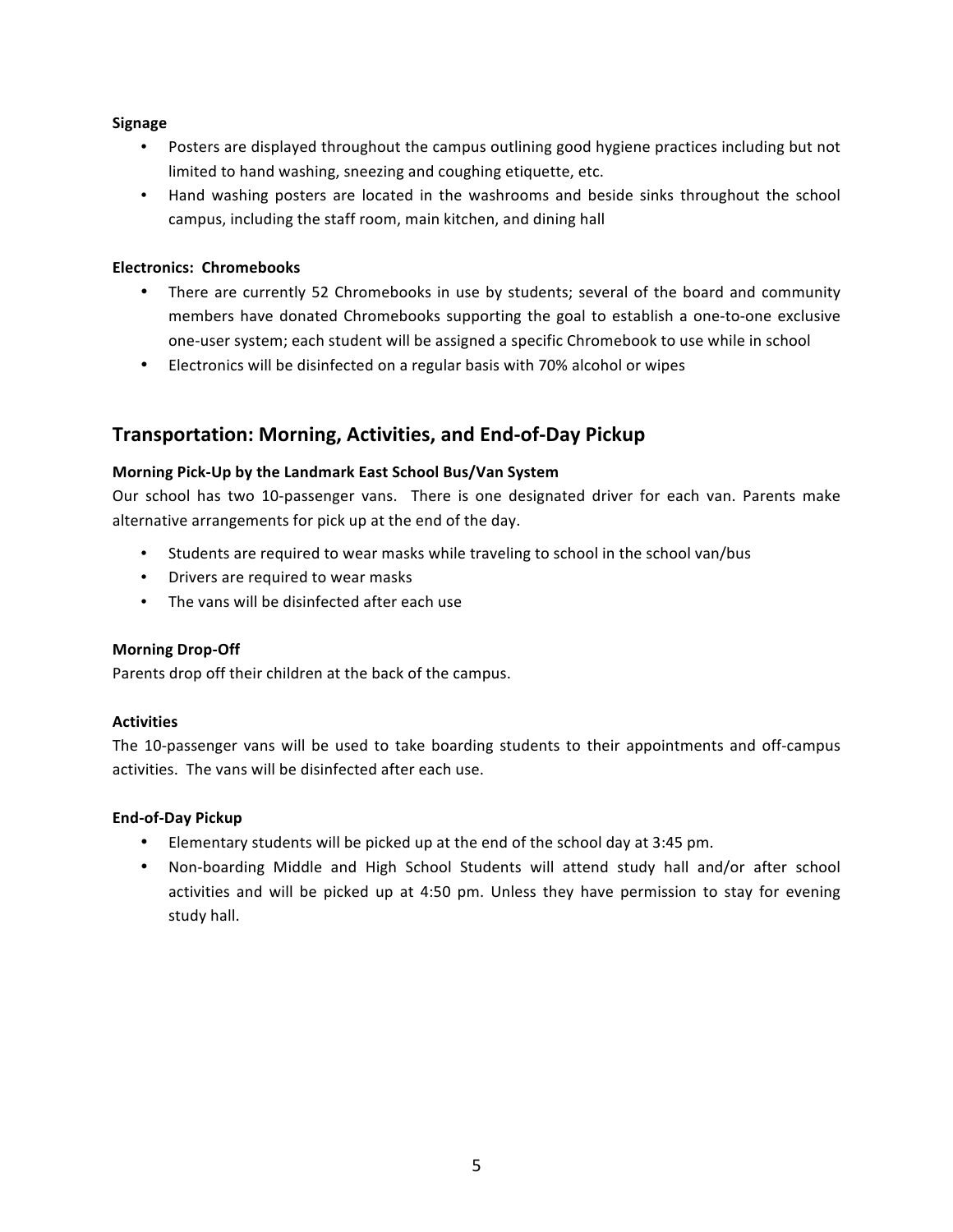## **Personal Protective Equipment**

#### **Kitchen Staff**

Kitchen staff will maintain a 2-metre distance while in the kitchen. When staff are unable to physically distance, they will wear their non-medical mask.

The Kitchen staff will wear 3-ply masks when serving meals and/or when they leave the kitchen

#### **Teaching Staff**

Teaching staff will wear a non-medical mask when a 2-metre distance cannot be maintained.

#### **Students**

Students will be required to wear a 3-ply mask during classes and while moving through the hallways, when waiting in the line-up for meals, while attending study hall, and when traveling on the school bus.

Students are not required to wear a mask when outside when a 2-metre distance can be maintained, when eating or drinking, or participating in physical activity.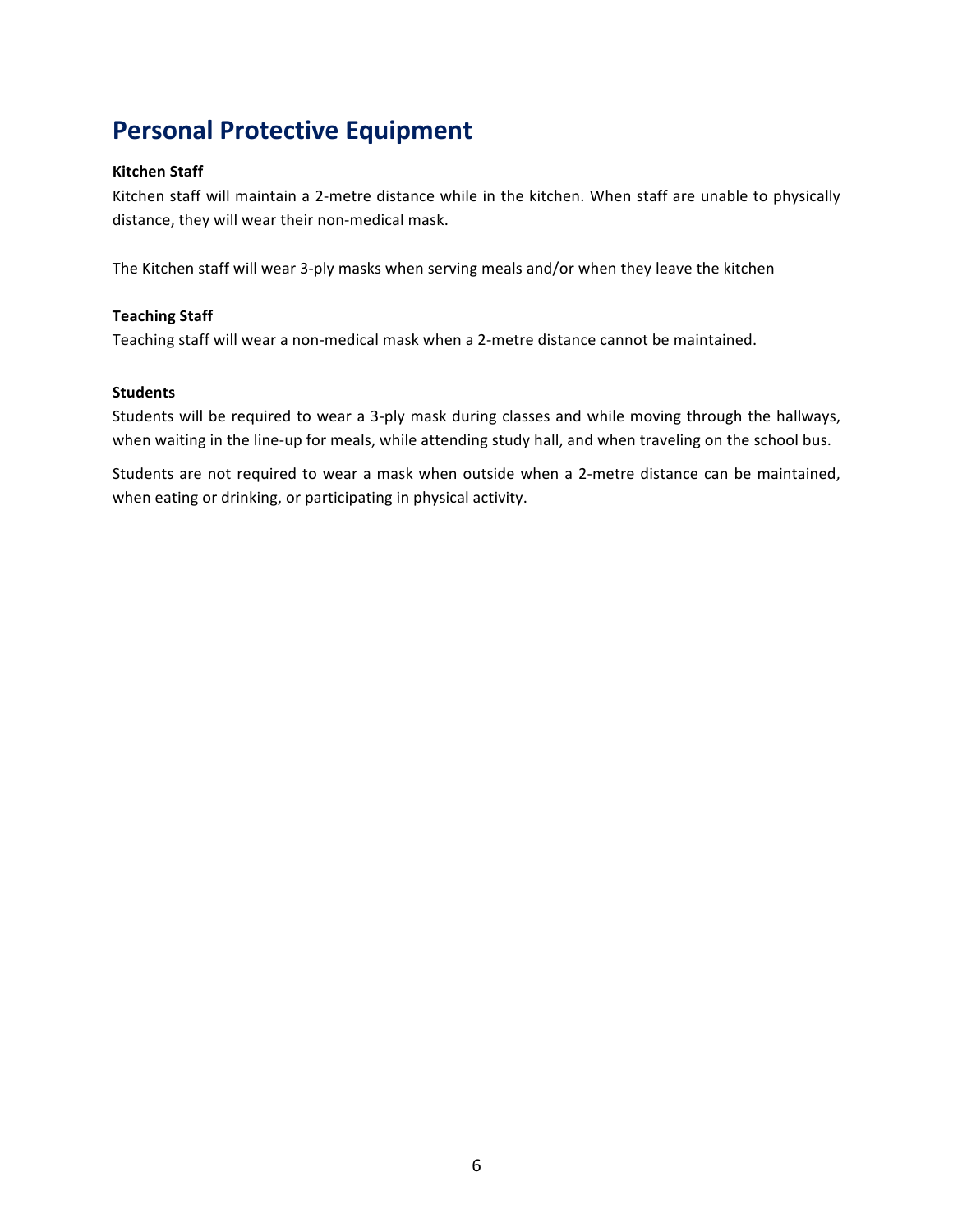## **Boarding Students and Residence Life**

#### **Overview**

There are currently nine (9) female boarding students and five (5) male boarding students enrolled for the  $2021-22$  school year. Within these numbers there are nine  $(9)$  students from Nova Scotia, one  $(1)$ from Newfoundland, one (1) from Ontario, one (1) from Quebec, and two (2) international boarding students from Japan – both of which have remained in Nova Scotia over the summer. Each boarding student has his or her own room on campus.

This chart contains the number of students per grade per location.

| Grade | Nova Scotia | Newfoundland | Ontario | Quebec | <b>Thailand</b> | Japan |
|-------|-------------|--------------|---------|--------|-----------------|-------|
|       |             |              |         |        |                 |       |
|       |             |              |         |        |                 |       |
|       |             |              |         |        |                 |       |
| 10    |             |              |         |        |                 |       |
| 11    |             |              |         |        |                 |       |
| 12    |             |              |         |        |                 |       |

### **Returning to Landmark East Campus**

#### **Students from the Atlantic Provinces**

- Domestic students from the Atlantic Provinces (who have not been outside of Atlantic Canada in the past 14 days) are exempt from having to isolate when entering Nova Scotia if vaccinated.
- Landmark East School currently has nine (9) boarding students from the Atlantic Provinces: eight (8) from Nova Scotia and one (1) from Newfoundland.

#### **Students from Outside the Atlantic Provinces**

- Domestic students travelling from a province or territory outside the Atlantic Provinces to Nova Scotia, must adhere to the following:
	- Persons who are fully immunized before arriving in Nova Scotia are not required to selfquarantine on arrival in Nova Scotia;
	- Persons who are partially immunized before arriving in Nova Scotia must self-quarantine for at least 7 days on arrival in Nova Scotia and must not cease self-quarantine until they receive 2 negative test result while in Nova Scotia during that 7 day period (with at least 48 hours between two rapid test);
	- Persons who have had COVID-19, have recovered from it in the last 12 weeks before entering Nova Scotia, and are partially immunized must self-quarantine for 7 days on arrival into Nova Scotia but are not required to be tested.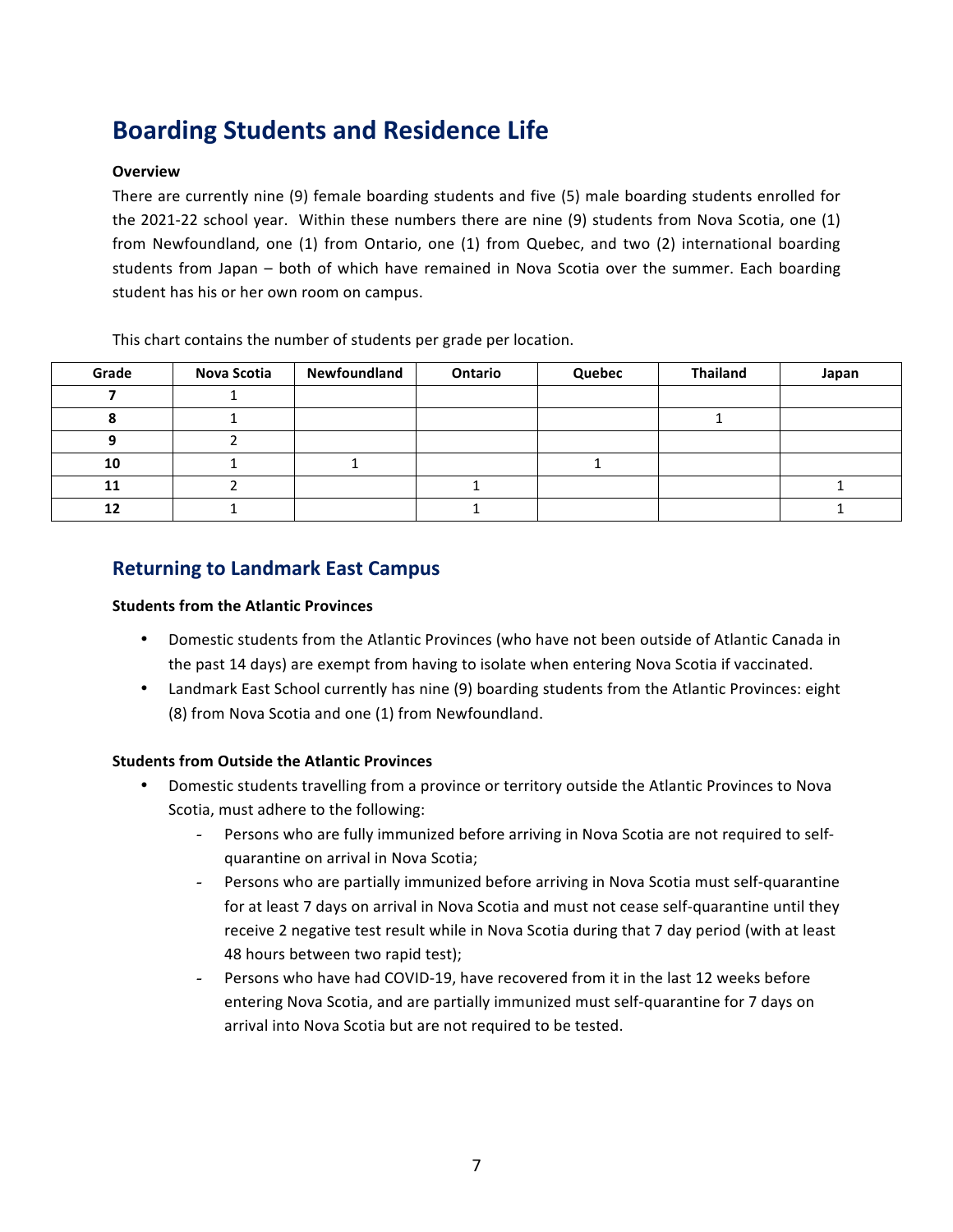#### **International Students**

International travellers need to follow Government of Canada rules. If you travel into Nova Scotia from outside Canada, only COVID-19 vaccines approved for use in Canada are accepted.

### **Residence Life**

#### Arrival of Boarding Students for September 2021

A staggered schedule will be created for our returning boarding students and their families.

#### **Personal Belongings and Dorm Rooms**

- Students will be responsible to clean their own rooms and personal belongings
- Students will sanitize high-touch surfaces daily
- Staff may enter dorm rooms; prior to entering, the staff member must wash their hands (with either soap and water or with hand sanitizer) and if a distance of 2 metres cannot be maintained (or guaranteed), the staff member must wear a mask

#### **Medication**

- Staff will wash their hands prior to dispensing student medication
- Students will be provided their medication and observed consuming their medication from a 2metre distance
- Boarding students will complete the self-checklist each morning and will have their temperature checked in the morning when they get their meds

#### **Common Spaces**

- Boarding students will be able to socialize in the common spaces provided (i.e., one in each dorm)
- Common spaces will get a thorough disinfection on a regular basis by the custodial staff

#### **Off-Campus Sign-Off Privileges**

• Masks must be worn in public places and while traveling in the school vans

#### **Extra-Curricular Activities**

- Students typically participate in extra-curricular activities such as music lessons, kick-boxing, squash, horseback riding, etc.
- Landmark East will examine the protocols of each facility/organization to ensure appropriate protection of Landmark East students and if Landmark East School is satisfied with the protocols then our students will be permitted to leave campus to attend these extra-curricular events
- Landmark East School will make every effort to support the students in their personal growth activities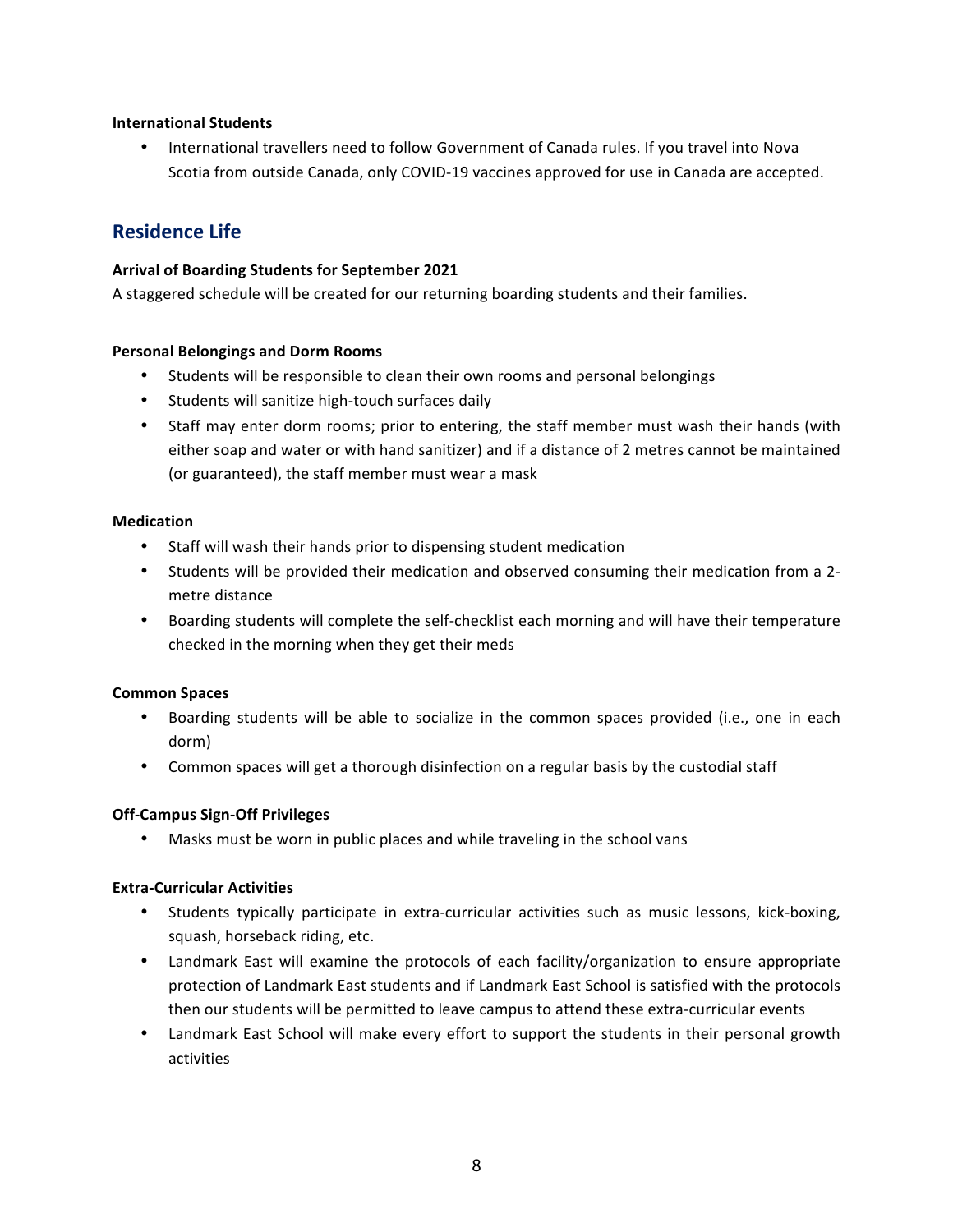## **Student Life Team (Staff) Responsibilities**

Responsibilities include, and are not limited to, preventing the spread of COVID-19, implementing and enforcing the measures outlined in this document, reporting any student with symptoms to one of the student life directors, etc.

## Breaks (December and March)

Specifications from Public Health and the rules governing the countries of origin of each of our students will determine whether or not students will be permitted to travel home for the two major school breaks (2 weeks in December and 2 weeks in March).

#### **Atlantic Provinces**

• Students from the Atlantic Provinces who are fully vaccinated will be able to go home for their breaks and return without a 14-day isolation period.

#### **Interprovincial**

- Domestic students travelling from a province or territory outside the Atlantic Provinces to Nova Scotia, must adhere to the following:
	- $\circ$  Persons who are fully immunized before arriving in Nova Scotia are not required to selfquarantine on arrival in Nova Scotia;
	- $\circ$  Persons who are partially immunized before arriving in Nova Scotia must self-quarantine for at least 7 days on arrival in Nova Scotia and must not cease self-quarantine until they receive 2 negative test result while in Nova Scotia during that 7 day period (with at least 48 hours between two rapid test);
	- $\circ$  Persons who are not immunized before arriving in Nova Scotia must self-quarantine for at least 14 days on arrival in Nova Scotia and must not cease self-quarantine until they receive 1 negative test result while in Nova Scotia, with testing on day 12 or 13;
	- $\circ$  Persons who have had COVID-19, have recovered from it in the last 12 weeks before entering Nova Scotia, and are partially immunized must self-quarantine for 7 days on arrival into Nova Scotia but are not required to be tested.
- The school will offer a homestay program for students to stay with Landmark East School families and/or staff in Nova Scotia over the breaks if they are unable to return home over the holiday breaks due to travel restriction within Canada.

#### **International**

The school will offer a homestay program for students to stay with Landmark East School families and/or staff in Nova Scotia over the breaks if they are unable to return to their country of origin during the holiday breaks.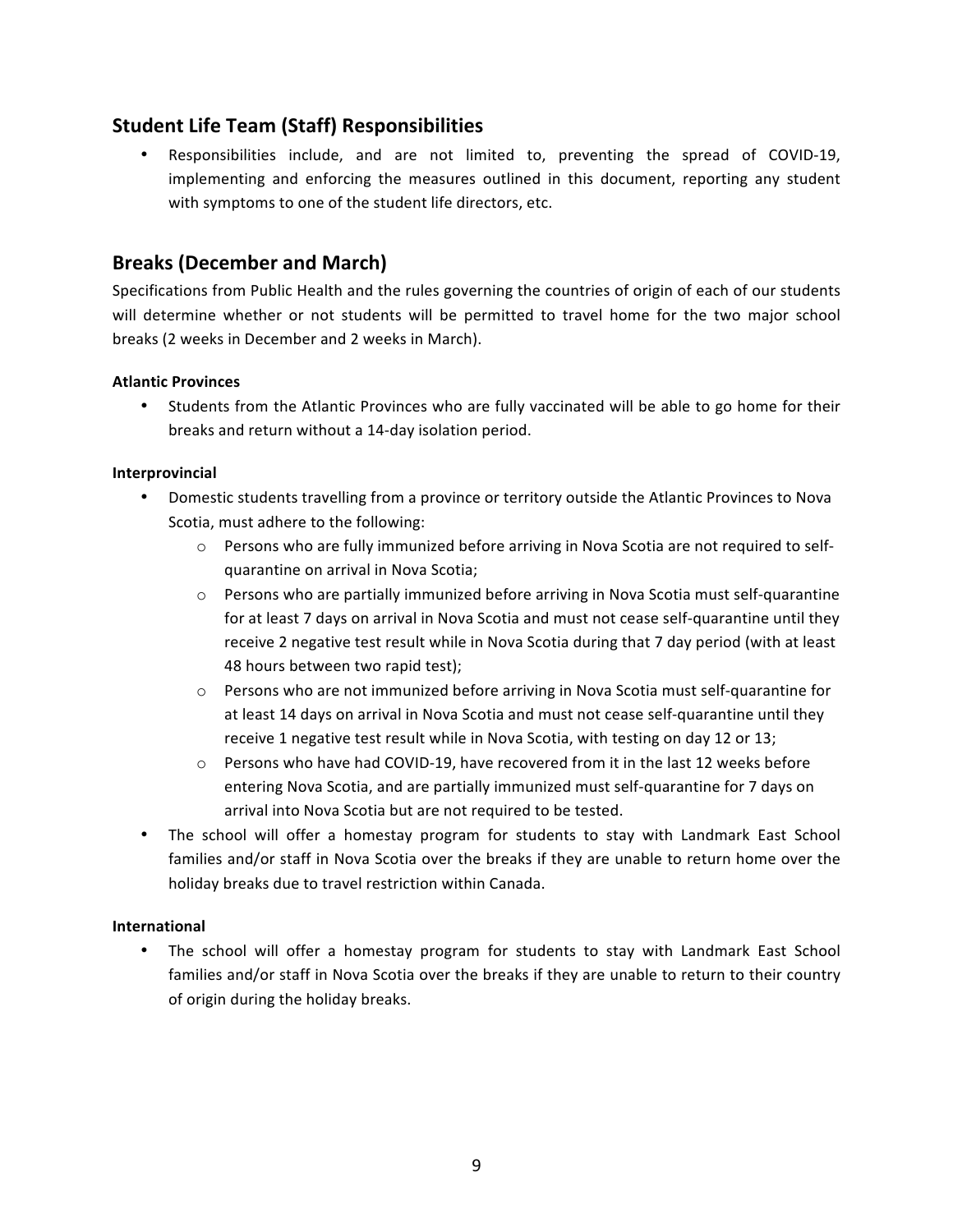## **Preventative Measures**

### **Monitoring Staff and Students for Symptoms**

- The school will provide the Public Health checklist to parents and staff that should be reviewed each morning prior to coming to school
- If a student or staff member has a fever, and/or other COVID-related symptoms, they will be isolated in the *Meeting Room* on the first floor, until such time that a parent/guardian can come and pick them up; the room will be disinfected once the student/staff members leaves the room
- Parents and/or staff will call 811 to have an assessment completed and a recommendation around testing
- In order to return to the school campus, you need to receive 2 negative tests results in order to leave self-isolation after 7 days
- Two negative test result will mean that the student or staff member can return to school
- Teachers will make every effort to set up E-Learning for students who are unable to attend school due to illness
- To the extent that is possible, one staff member will be designated as the one who tends to any student on campus who show symptoms of COVID-19 and/or of a boarding student who tests positive for COVID-19

## **Visitors – e.g., Prospective Families and Children**

- Non-essential persons will not be permitted access to the campus
- For prospective families and other essential visitors (including substitute teachers) and prior to entering the campus, visitors will be instructed to complete the COVID-19 screening checklist
- Visitors with any COVID-19 symptoms will not be permitted onto the campus
- Visitors who have travelled outside the Atlantic Provinces will not be permitted on campus until after observing a 1-week quarantine period, unless they are fully vaccinated

## **Parents – Including Parent-Teacher Conferences**

- Prospective families will need to complete the Public Health checklist prior to entering the building. Prospective families can meet in the meeting room, which will be cleaned after their departure. They will be required to use hand sanitizer and wear a mask.
- Parents will be discouraged from entering the building
- Parents of Atlantic Canada boarding students who wish to visit their children will be screened for any symptoms of COVID-19
- Parents of Canadian boarding students who reside outside of the Atlantic Provinces and who wish to visit their children will be required to self-isolate for 7 days prior to the visit; unless they are fully vaccinated which means they are not required to self-isolate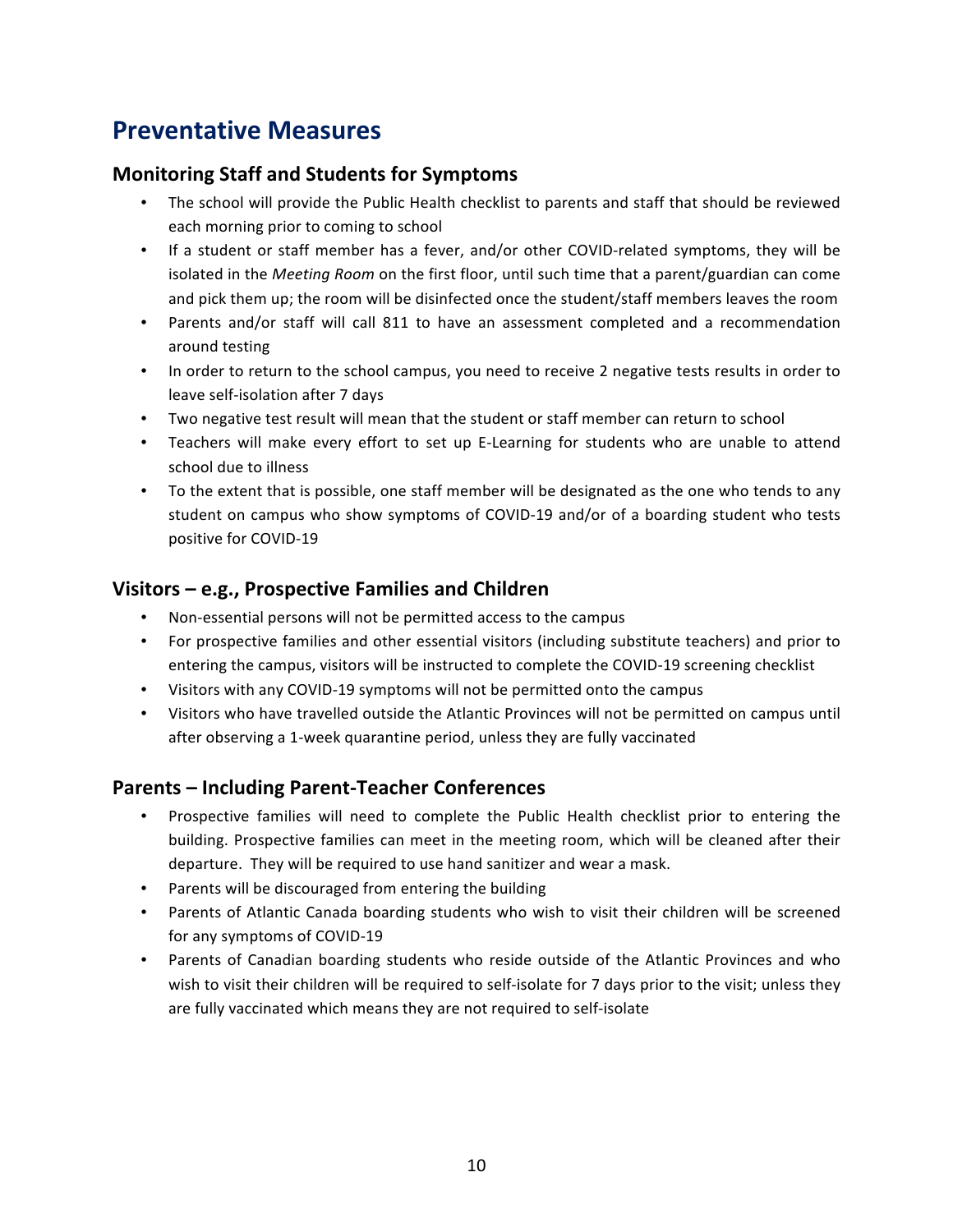## **Tracking Data**

- Parents will be sent the Public Health checklist to be completed each morning prior to sending their child to school
- Visitors to the school will be required to complete the Public Health checklist
- Daily attendance on the school buses will be recorded and tracked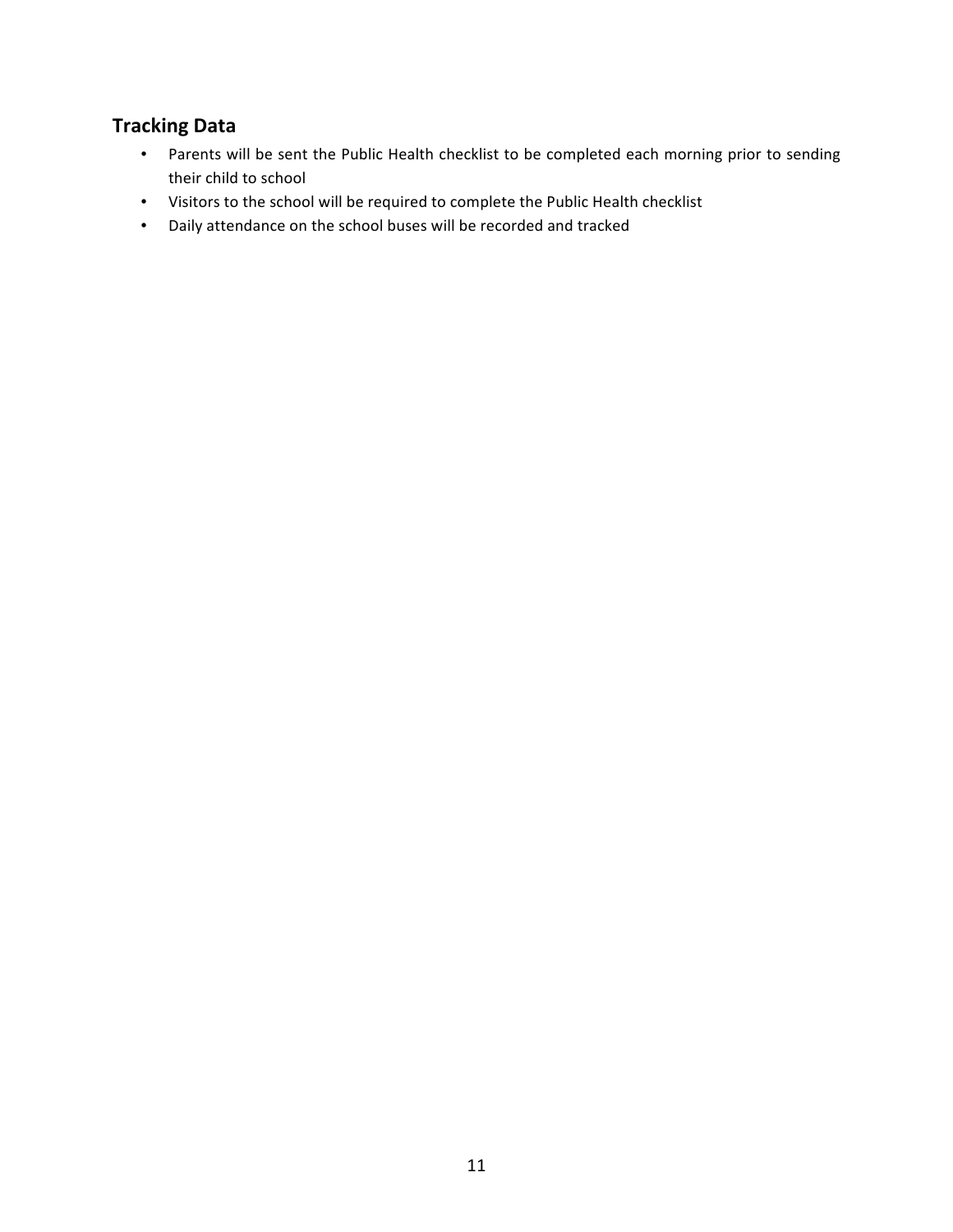## **Protocol for a COVID-19 Infection: School Campus**

#### **Contingency Plan: A Day Student, Nova Scotia Boarding Student, or Staff Becomes III**

- If a member of the community tests positive for COVID-19, all members of the community will be notified
- Public Health will be notified
- Day students and Nova Scotia boarding residents will be sent home to recover; they will be permitted to return to the campus after being 7 days symptom free (unless otherwise indicated by a member of Public Health or a physician)
- Day students who show signs of illness will be sent to the meeting room to await pickup by a parent; this space will be disinfected as soon as the student departs
- Nova Scotia boarding students showing signs of illness will immediately be sent to their dorm room
- Classrooms where the students have been will be disinfected by the school's custodial staff
- Interprovincial and international boarding students will be isolated in their dorm room; Landmark East School will consult the Wolfville clinic
- Public Health will advise how Landmark East School should proceed

#### Contingency Plan: A Non-Nova Scotia Boarding Student Tests Positive for COVID-19

- The student will be quarantined in their dorm room except to get medical care and will be kept away from other people. Each dorm room contains its own washroom and shower
- When interacting with any Landmark East staff, both the staff member and the boarding student will wear a medical mask
- It is reported that most people with COVID-19 have mild illness and can recover at home without medical care
- To the extent that is possible, one Landmark East School staff member will be assigned to ensure the student gets rest and stays hydrated
- To the extent that is possible, one staff member will monitor student symptoms regularly throughout the day
- High touch surfaces will be cleaned and disinfected daily by a staff member (who will wear a medical mask and disposable gloves)
- Landmark East School will stay in touch with the Eastern Kings Memorial Community Health Centre and they will provide direction as how best to proceed
- If the student shows any emergency signs such as having trouble breathing, persistent pain or pressure in the chest, new confusion, inability to wake or stay awake, bluish lips or face, etc. the school will contact the emergency department of the Kentville Hospital
- The student will remain in quarantine until they are symptom free for 10 days or as determined by the advice of a physician or health care provider